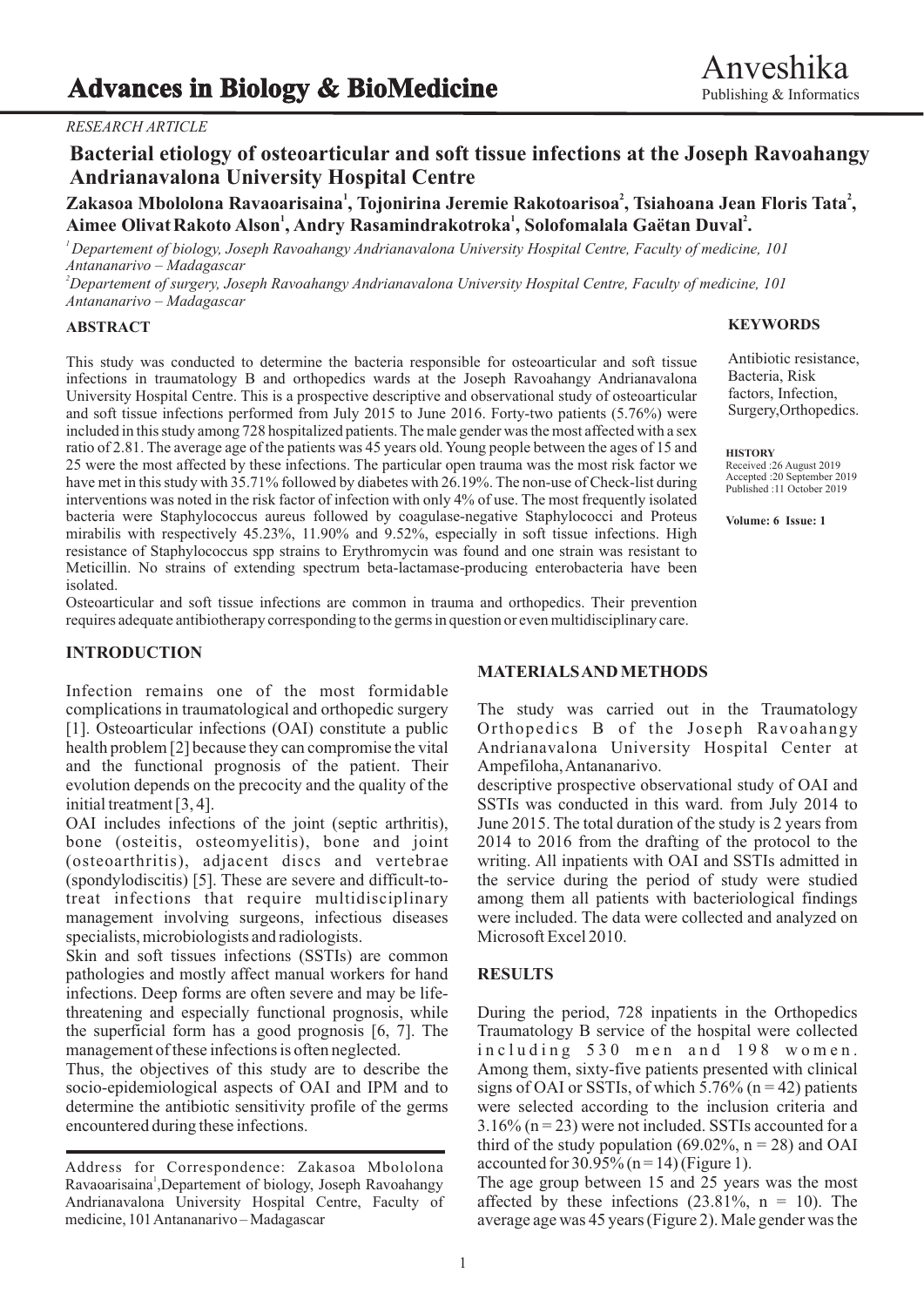**Advances in Biology & BioMedicine**

most affected  $(73.81\%, n = 31)$  by OAI  $(26.19\%, n = 11)$  I). and SSTIs (47.62%,  $n = 20$ ) (Figure 3) and the sex ratio After the antimicrobial susceptibility test of gram was 2.81. SSTIs were the most common type of infection. positive staphylococci (Table II), one S. aureus strain About risk factor of infection, Trauma was the first risk isolated from OAI and one CNS strain isolated from the for OAI and SSTIs found in this study (Figure 4) in SSTIs were resistant to oxacillin that are respectively  $35.71\%$  (n = 15) of patients followed by diabetes in Meticillin-resistant S. aureus (MRSA) and Meticillin-26.19% ( $n = 11$ ) patients. The absence of a check-list resistant CNS. All strains of S. aureus were resistant to during the surgical procedure and the absence of Erythromycin, Sulfamides, Tetracyclines and antibiotic administration before and after the intervention Ampicillin. About the antimicrobial susceptibility of were less frequent risk factors with respectively 4.67% (n enterobacteria isolated from all types of infecti  $= 2$ ) and 7.14% (n = 3). combined (Table III), all strains of Proteus mirabilis (P.

combined (OAI and SSTIs) has showed a predominance Erythromycin and cyclins. Two non-fermentative gram of Gram positive bacteria as responsible of these negative bacteria, one Pseudomonas spp strain was infections with 64.27% ( $n = 27$ ) of the isolated bacteria of isolated from an OAI and one Acinetobacter spp strain which  $45.23\%$  (n = 19) were due to Staphylococcus from an SSTIs. They were resistant to ampicillin and aureus (S. aureus) followed by the coagulase negative amoxicillin-clavulanic acid (Table IV). Two staphylococci (CNS) with 11.90% (n = 5). Gram negative Mycobacterium tuberculosis strains were isolated bacteria were accounted for 19.04% (n = 8) of isolated respectively from OAI and SSTIs. Both strains were bacteria, of which 9.52% (n = 4) were P. mirabilis (Table sensitive to all antibiotics tested (Table V).

enterobacteria isolated from all types of infection The bacteriological examination of all types of infection mirabilis) isolated were resistant to Ampicillin, respectively from OAI and SSTIs. Both strains were



**Figure 1:** Resultats globaux.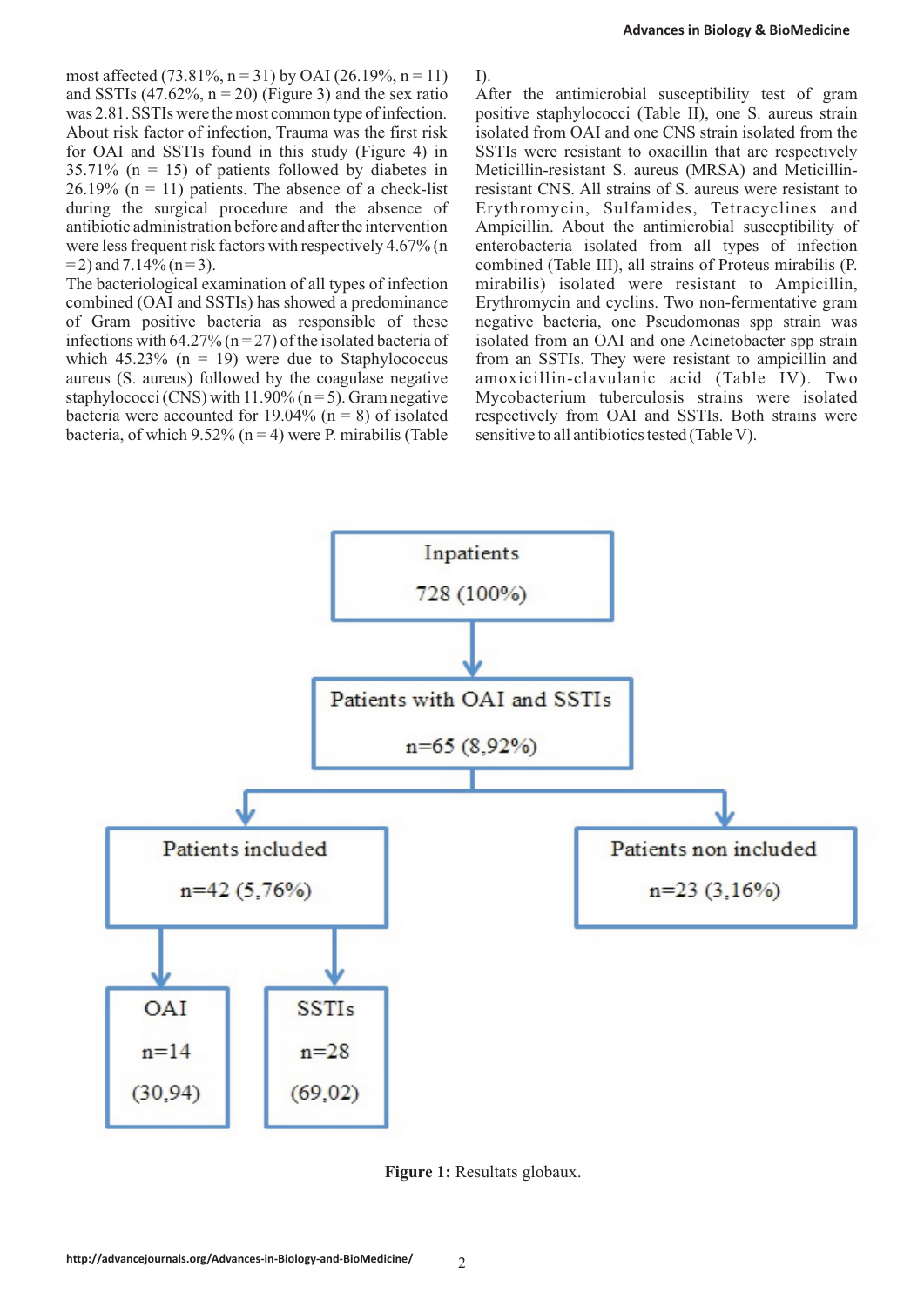

**Figure 2**: Distribution of patients with OAI and SSTIs by age.



**Figure 3 :** Distribution of patients with OAI and SSTIs by gender and infection type infection.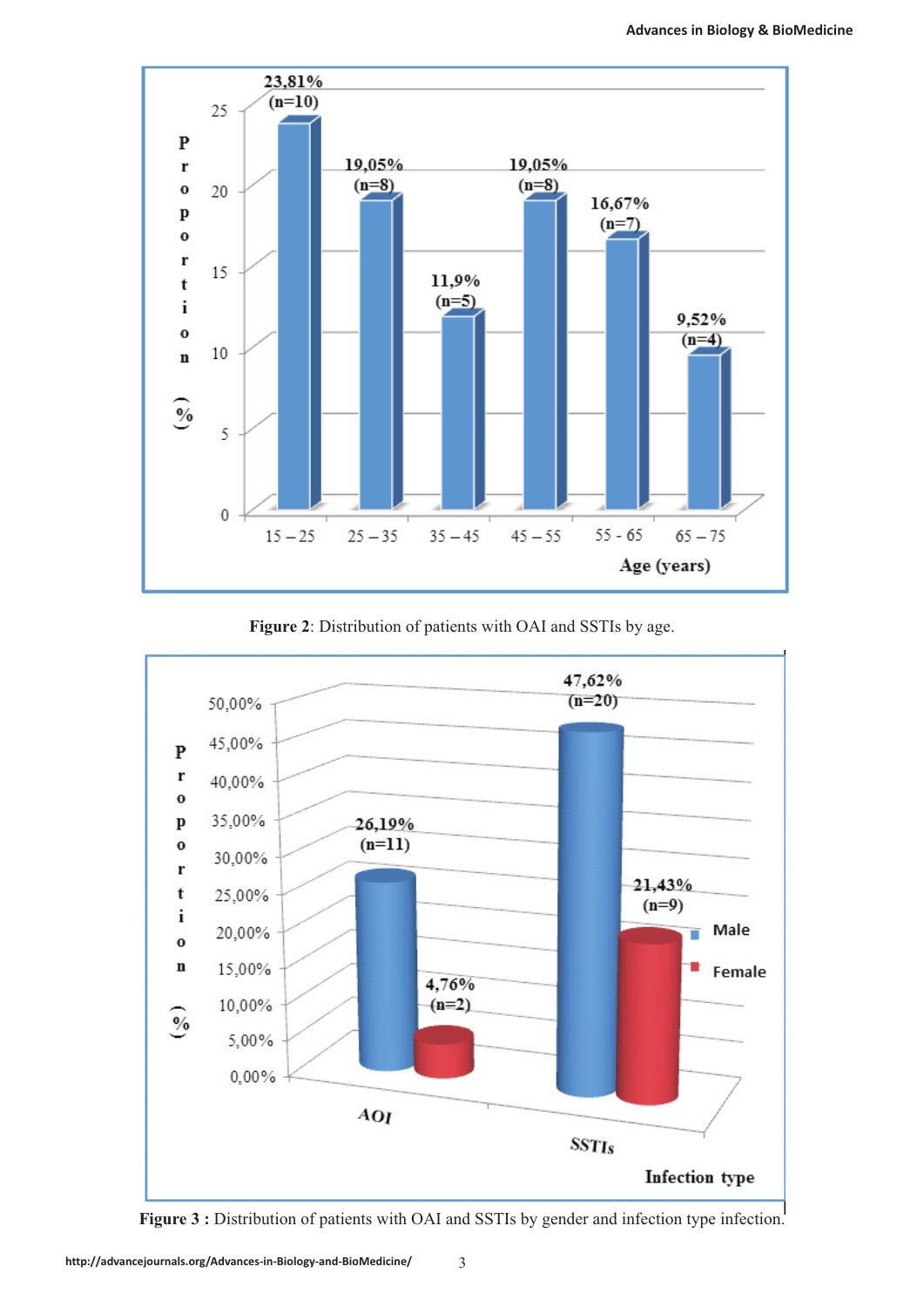

**Figure 4:** Distribution of patients with OAI and SSTIs by risk factor.

| <b>Bacteria</b>        | <b>OAI</b>                       |                         | <b>SSTIs</b>       |                         | <b>Total</b>                     |                       |
|------------------------|----------------------------------|-------------------------|--------------------|-------------------------|----------------------------------|-----------------------|
|                        | $\mathbf{N}\mathbf{0}$<br>$n=14$ | $\frac{0}{0}$<br>30,94% | $\bf No$<br>$n=28$ | $\frac{0}{0}$<br>69,02% | $\mathbf{N}\mathbf{0}$<br>$n=42$ | $\frac{6}{6}$<br>100% |
| Gram positive bacteria |                                  |                         |                    |                         |                                  |                       |
| S. aureus              | 6                                | 14,28                   | 13                 | 30,94                   | 19                               | 45,23                 |
| <b>CNS</b>             | $\overline{2}$                   | 4,76                    | $\overline{3}$     | 7,14                    | $\overline{5}$                   | 11,90                 |
| S. pyogenes            | $\overline{0}$                   | 0,0                     | $\mathbf{1}$       | 2,38                    | $\mathbf{1}$                     | 2,38                  |
| Others                 | $\overline{0}$                   | 0,0                     | $\overline{2}$     | 4,76                    | $\overline{2}$                   | 4,76                  |
| Gram negative bacteria |                                  |                         |                    |                         |                                  |                       |
| P. mirabilis           | $\overline{2}$                   | 4,76                    | $\overline{2}$     | 4,76                    | $\overline{4}$                   | 9,52                  |
| K. pneumoniae          | $\overline{0}$                   | 0,0                     | 1                  | 2,38                    | $\mathbf{1}$                     | 2,38                  |
| Pseudomonas spp        | $\mathbf{1}$                     | 2.38                    | $\overline{0}$     | 0,0                     | $\mathbf{1}$                     | 2,38                  |
| Acinetobacter spp      | $\mathbf{1}$                     | 2,38                    | $\overline{0}$     | 0,0                     | $\mathbf{1}$                     | 2,38                  |
| Others                 | $\overline{0}$                   | 0,0                     | $\mathbf{1}$       | 2,38                    | $\mathbf{1}$                     | 2,38                  |
| Gram positive bacteria | $\boldsymbol{0}$                 | 0,0                     | $\mathbf{1}$       | 2,38                    | $\mathbf{1}$                     | 2,38                  |
| Mycobacteria           |                                  |                         |                    |                         |                                  |                       |
| M. tuberculosis        | 1                                | 2,38                    | 1                  | 2,38                    | $\overline{2}$                   | 4,76                  |
| Polymicrobial          | $\mathbf{1}$                     | 2,38                    | $\overline{3}$     | 7,14                    | $\overline{4}$                   | 9,52                  |

**Table 1:** Isolated bacteria from OAI and SSTIs.

S. aureus : Staphylococcus aureus, SCN : Staphylocoques a coagulase negative, S. pyogenes : Streptococcus pyogenes : S. pyogenes, Proteus mirabilis : P. mirabilis, K. pneumoniae : Klebsiella pneumoniae, M. tuberculosis : Mycobacterium tuberculosis.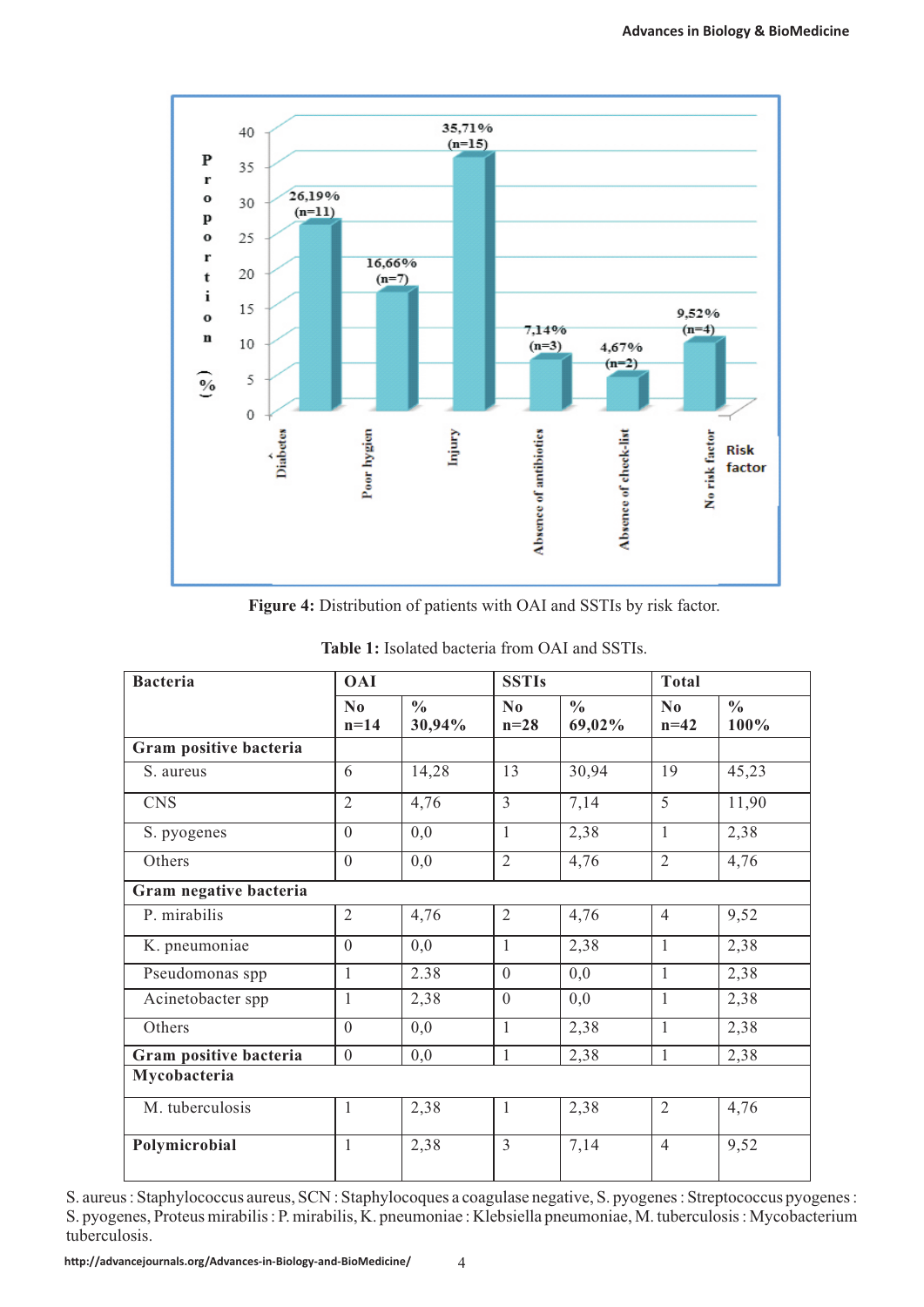|                 |                                                                    | <b>OAI</b>                                     |                                          | <b>SSTIs</b>             |                                   |
|-----------------|--------------------------------------------------------------------|------------------------------------------------|------------------------------------------|--------------------------|-----------------------------------|
| <b>Bacteria</b> | <b>Antibiotics</b>                                                 | S                                              | $\mathbf R$                              | S                        | $\mathbf R$                       |
| S. aureus       | Oxacillin/Cloxacillin                                              | 5                                              | $\mathbf{1}$                             | 13                       | $\theta$                          |
| $(n=19)$        | Amoxicillin+clavulanic acid                                        | $\theta$                                       | 6                                        | $\overline{4}$           | 9                                 |
|                 | Ceftriaxon                                                         | $\overline{4}$                                 | $\overline{c}$                           | 12                       | $\mathbf{1}$                      |
|                 | Vancomycin                                                         | 6                                              | $\theta$                                 | 13                       | $\theta$                          |
|                 | Ofloxacin                                                          | 3                                              | 3                                        | 13                       | $\theta$                          |
|                 | Fosfomycin                                                         | 6                                              | $\mathbf{0}$                             | 13                       | $\theta$                          |
|                 | Gentamicin                                                         | 6                                              | $\theta$                                 | 13                       | $\theta$                          |
|                 | Erythromycin                                                       | $\theta$                                       | 6                                        | $\Omega$                 | 13                                |
|                 | Tetracyclines                                                      | $\theta$                                       | 6                                        | $\mathbf{0}$             | 13                                |
|                 | Sulfonamides                                                       | $\theta$                                       | 6                                        | $\theta$                 | 13                                |
|                 | Ampicillin                                                         | $\theta$                                       | 6                                        | $\theta$                 | 13                                |
| $CNS(n=5)$      | Oxacillin/Cloxacillin<br>Amoxicillin+clavulanic acid<br>Ceftriaxon | $\sqrt{2}$<br>$\overline{2}$<br>$\overline{2}$ | $\mathbf{0}$<br>$\theta$<br>$\mathbf{0}$ | $\mathfrak{2}$<br>3<br>3 | 1<br>$\mathbf{0}$<br>$\mathbf{0}$ |
|                 | Ofloxacin                                                          | $\mathbf{0}$                                   | $\overline{c}$                           | $\mathbf{1}$             | $\overline{c}$                    |
|                 | Gentamicin                                                         | $\mathbf{1}$                                   | $\overline{2}$                           | $\theta$                 | $\overline{2}$                    |
|                 | Erythromycin                                                       | $\overline{2}$                                 | $\theta$                                 | 3                        | $\boldsymbol{0}$                  |
|                 | Ampicillin                                                         | $\theta$                                       | $\overline{2}$                           | $\mathbf{0}$             | 3                                 |
|                 | Tetracyclines                                                      | $\mathbf{1}$                                   | $\mathbf{1}$                             | $\mathbf{0}$             | $\overline{\mathbf{3}}$           |
|                 | Sulfamethoxazole                                                   | $\theta$                                       | $\overline{2}$                           | $\theta$                 | 3                                 |
|                 |                                                                    |                                                |                                          |                          |                                   |
| S.              | Amoxicillin+clavulanic acid                                        | $\Omega$                                       | $\mathbf{0}$                             | $\mathbf{1}$             | $\theta$                          |
| .pyogenes       | Ampicillin                                                         | $\mathbf{0}$                                   | $\theta$                                 | $\mathbf{1}$             | $\mathbf{0}$                      |
| $(n=1)$         | Cephalosporin                                                      | $\theta$                                       | $\theta$                                 | 1                        | $\mathbf{0}$                      |
|                 | Fluoroquinolones                                                   | $\theta$                                       | $\theta$                                 | 1                        | $\theta$                          |
|                 | Gentamicin                                                         | $\theta$                                       | $\theta$                                 | $\theta$                 | 1                                 |
|                 | Erythromycin                                                       | $\theta$                                       | $\theta$                                 | 1                        | $\theta$                          |
|                 | Tetracyclines                                                      | $\Omega$                                       | $\theta$                                 | 1                        | $\theta$                          |
|                 | Sulfamethoxazole                                                   | $\Omega$                                       | $\theta$                                 | $\theta$                 | 1                                 |

**Table 2:** Antimicrobial susceptibility of Gram positive bacteria.

# **Table 3:** Antimicrobial susceptibility of enterobacteria.

|                             |                             | <b>OAI</b>     |                  | <b>SSTIs</b>     |                  |
|-----------------------------|-----------------------------|----------------|------------------|------------------|------------------|
| <b>Bacterial</b>            | <b>Antibiotics</b>          | S              | $\mathbf R$      | S                | $\mathbf R$      |
| mirabilis<br>P.             | Ampicillin                  | $\mathbf{0}$   | $\overline{2}$   | $\boldsymbol{0}$ | $\overline{2}$   |
| $(n=4)$                     | Amoxicillin+clavulanic acid | 2              | $\boldsymbol{0}$ | 1                | 1                |
|                             | Cephalosporin               | $\overline{2}$ | $\theta$         | $\mathfrak{2}$   | $\theta$         |
|                             | Carbapenems                 | $\overline{2}$ | $\theta$         | $\sqrt{2}$       | $\theta$         |
|                             | Gentamicin                  | $\overline{2}$ | $\theta$         | $\overline{2}$   | $\theta$         |
|                             | Erythromycin                | $\mathbf{0}$   | $\overline{2}$   | $\boldsymbol{0}$ | $\overline{c}$   |
|                             | Cyclines                    | $\mathbf{0}$   | $\overline{2}$   | $\boldsymbol{0}$ | $\overline{2}$   |
|                             |                             |                |                  |                  |                  |
|                             |                             |                |                  |                  |                  |
|                             |                             |                |                  |                  |                  |
|                             |                             |                |                  |                  |                  |
|                             |                             |                |                  |                  |                  |
|                             |                             |                |                  |                  |                  |
| K. pneumoniae<br>Ampicillin |                             | $\overline{0}$ | $\mathbf{0}$     | $\mathbf{0}$     | $\mathbf{1}$     |
| $(n=1)$                     | Amoxicillin+clavulanic acid | $\theta$       | $\theta$         |                  | $\theta$         |
|                             | Fosfomycin                  | $\theta$       | $\theta$         |                  | $\theta$         |
|                             | Colistin                    | $\theta$       | $\theta$         |                  | $\theta$         |
|                             | Cephalosporin               | $\theta$       | $\theta$         |                  | $\boldsymbol{0}$ |
|                             | Ofloxacin                   | $\theta$       | $\theta$         |                  | $\theta$         |
|                             | Gentamicin                  | $\theta$       | 0                |                  | $\boldsymbol{0}$ |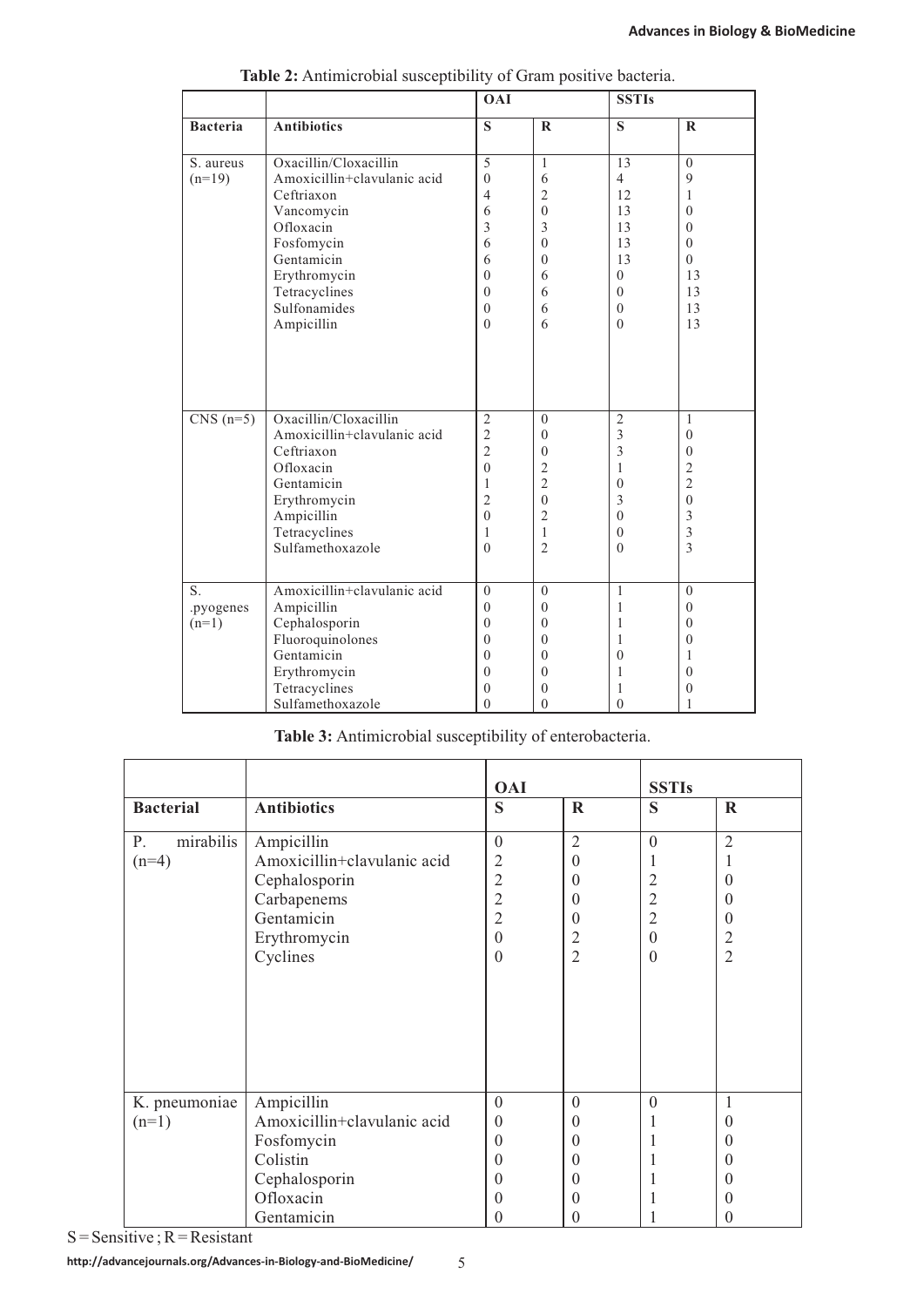|                         |                    | <b>OAI</b> |   | <b>SSTIs</b> |                  |
|-------------------------|--------------------|------------|---|--------------|------------------|
| <b>Bacterial</b>        | <b>Antibiotics</b> | S          | R | S            | R                |
| Mycobacteria            | Isoniazide         |            |   |              |                  |
| M. tuberculosis $(n=2)$ | Rifampicin         |            |   |              | $\left( \right)$ |
|                         | Ethambutol         |            |   |              | $\left( \right)$ |
|                         | Pyrazinamide       |            | O |              | 0                |
|                         |                    |            |   |              |                  |
|                         |                    |            |   |              |                  |

**Table 4:** Antimicrobial susceptibility of Mycobacterium tuberculosis.

During the study period, 728 patients were hospitalized in Diabetic patients are more exposed to infections because the Orthopedic Traumatology B service of the hospital, of the deficit of the cellular defense mechanism, the but only 42 (5.76%) presented clinical signs of OAI and arterial damage by the excess of glucose decreasing the SSTIs were retained according to pre-established flow of blood to the site of the wound. Antibiotics do not inclusion criteria. The time is the time of the tissue level in case of infection because of the

According to age, a fairly high average age of 45 years damage of micro-vessels by diabetes. was found in this study, which could be explained by the The surgical procedure and the tissue damage induced by fact that the Orthopedic Traumatology B department of the surgical procedure are highly favorable factors for the the JRAUniversity hospital Centre receives patients over occurrence of the infection and that any surgical 15 years of age years. An average age close to ours interventions can be complicated by an infection of the between 46 and 47.5 years old has been found in other operating site even under optimal conditions [14]. The studies [8, 9]. <br>absence of antibiotic therapy alone cannot induce the

Male subjects were the most affected by these infections operating site infection but other factors may be in this study and also in many studies cited in the literature associated with it, such as the poor or lack of skin hygiene [6, 10, 11, 12]. by a preoperative preparation, the duration too long of

Traumas were the most common risk factor of OAI and a intervention and surgical trauma common reason for admission to Orthopedic Trauma. It This poor skin hygiene and the absence or poor preoccupies 20 to 50% of the causes of OAI [13]. The trauma interventional skin preparation are factors that expose is often multiple. In addition, the risk of infection is patients to the risk of infection. The germs of the skin and proportional to the severity of the open fracture according the hospital environment can infect the traumatic wound to the Gustillo classification in relation to the extent of or the operative wound. vascular and tissue lesions. The multiplicity of skin Thus, in order to better follow the steps of the break-ins creates multiple entry points for bacteria management of a multi-trauma patient in traumatology including the commensal bacteria of the skin. The latter and orthopedics, the establishment of a check-list is play an important role in wound contamination, essential. It allows traceability of operations in the especially during open traumas, and this is compounded operating room and care in the hospital ward. The by the role of the patient's immune status [14]. Apart from recording of the various acts performed on the patient contamination by commensal germs, the risk of infection makes it possible to facilitate infection control measures in patients with open trauma is increased during by following the proper course of operations and by hospitalization because these patients are exposed to allowing a possible analysis of dysfunction [14]. WHO environmental germs. Thus, the risk of nosocomial recommends its use for patient safety in the operating infections increases in polytrauma patients. In some room. studies, infection in polytrauma patients is a major cause About bacteriological study, the most frequently isolated of mortality in 12-44% of their study series [15]. The bacteria in this study were S. aureus and P. mirabilis. injuries of the musculoskeletal system by road accident Thus, this findings were similar to the results found in the are the main reasons for hospitalization in the literature, but a particularity of this study was the Orthopedics Traumatology department. Awareness- presence of polymicrobial infections in 9.52% (n = 4) of raising on the rules of the road is essential especially in the cases posing a serious problem of skin hygiene. developing countries where road safety measures and Regarding the susceptibility of isolated bacteria to sanctions are not often applied or inapplicable. At antibiotics, the presence of a small proportion of MRSA admission, to reduce the risk of developing an open- (2.38%) could suggest a community origin of this germ. trauma infection, adequate and rapid management by No investigation of the origin of the strain was performed antibiotic therapy, careful care of even minimal wounds during this study. Isolated S. aureus strains were all and evaluation of the risk of infection are important. susceptible to Vancomycin but were resistant to the usual

**DISCUSSION** risk factor. A study in the Comoros has shown that of 67 cases of OAI and SSTIs, 26.86% are diabetic [8].

After the trauma, diabetes is the second most common antibiotic. This situation suggests awareness of the